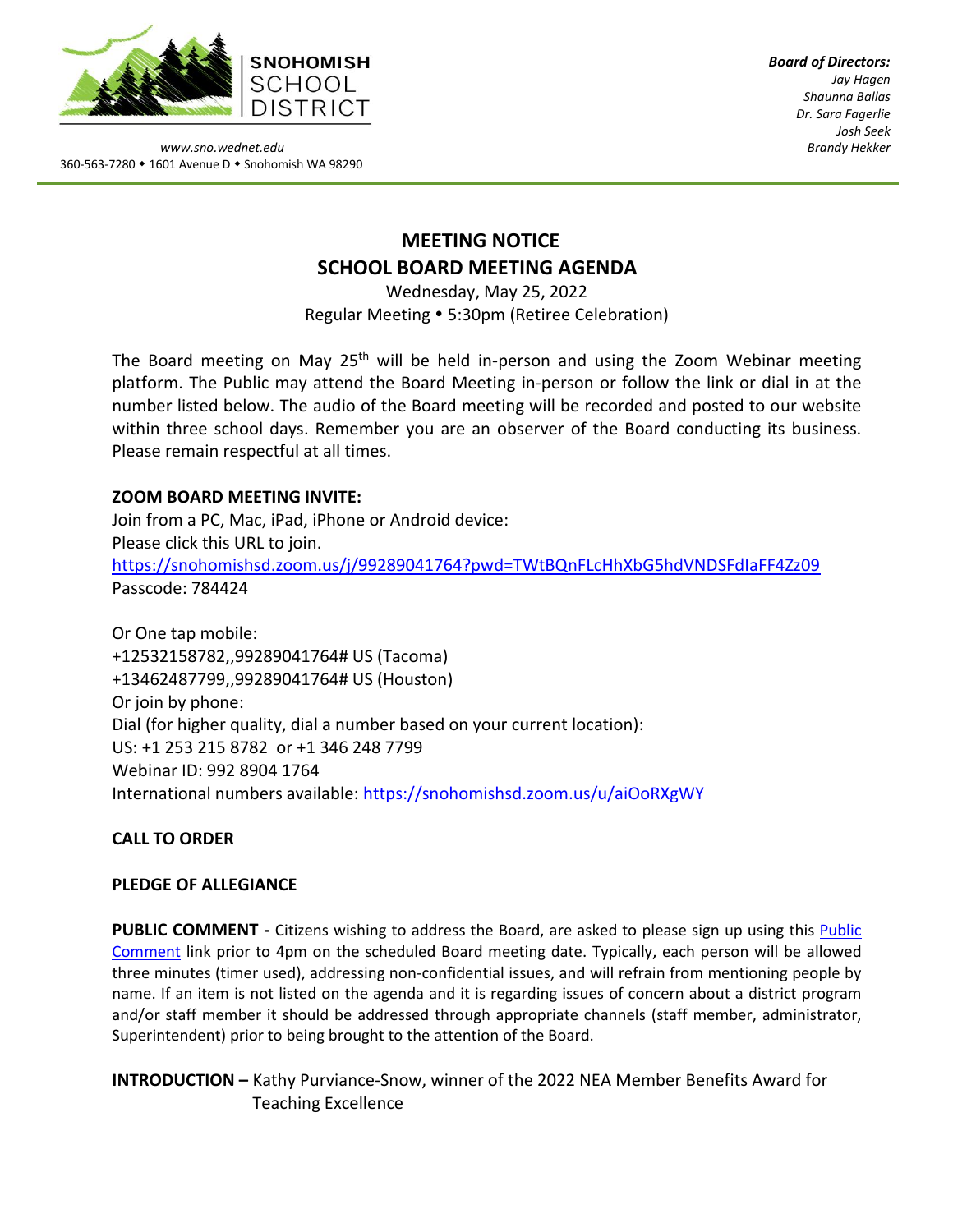*Meeting Agenda May 25, 2022 Page 2*

#### **RECOGNITION AND RETIRMENT CELEBRATION**

*Robert Beach Riverview Elementary Teacher, 3rd Grade Noreen Berget Snohomish High School Main Office Secretary Patricia Boek Machias Elementary Teacher, 2nd Grade Leonard Bone Snohomish High School Teacher, Health & PE Joanne Briggs Dutch Hill Elementary Paraeducator Rebecca Brockman Resource Service Center Academic Services Director Tara Buchanan Snohomish High School Interpreter Janet Campbell Valley View Middle School Paraeducator Jean Carwin Snohomish High School Teacher, Math Lori Cordova Totem Falls Elementary Teacher, 5th Grade Michael Ferrari Dutch Hill Elementary Custodian Myles Glance Transportation Mechanic Kathleen Goertzen-Jenkins Transition Center Paraeducator Nancy Guthrie Resource Service Center Accounting Tammy Johnson Machias Elementary Main Office Secretary George Jordan Glacier Peak High School Teacher, History Debora Koenig District-Wide CTE Director Roger Krause Parkway Campus Custodian Ruth Kuehn Emerson Elementary Custodian Karen Lindemuth Dutch Hill Elementary Paraeducator Peter Mohn Glacier Peak High School Library Elizabeth Moshier Little Cedars Elem. Counselor Debra Post Transportation Bus Driver Caroline Pratt Transportation Bus Driver Jane Salo Special Services Braillist Sheri Sebastian Central Primary Teacher, Title Linda Schell Valley View Middle School Paraeducator Frances Shurtz Transportation Bus Driver Kimberlee Spaetig-Peterson Riverview Elementary Teacher, Hi-Cap Lawrence Taylor Centennial Middle School Teacher, Math Heidi VanLom Dutch Hill Elementary Paraeducator Mari VonThun Snohomish High School Custodian*

*Shannon Curran Resource Service Center Technology Administrative Assistant Margaret Fynn Special Services Speech Language Pathologist Heidi Ganske Resource Service Center Human Resource Service Director Eran Gourarie Resource Service Center Executive Director of Technology Robin Reese Valley View Middle School Teacher, History/Language Arts Karen Taylor Centennial Middle School Teacher, English/Language Arts*

#### Action **AGENDA REVISION**

#### Action **APPROVAL OF MINUTES**

- Regular Board Meeting May 11, 2022
- Board Workshop May 12, 2022